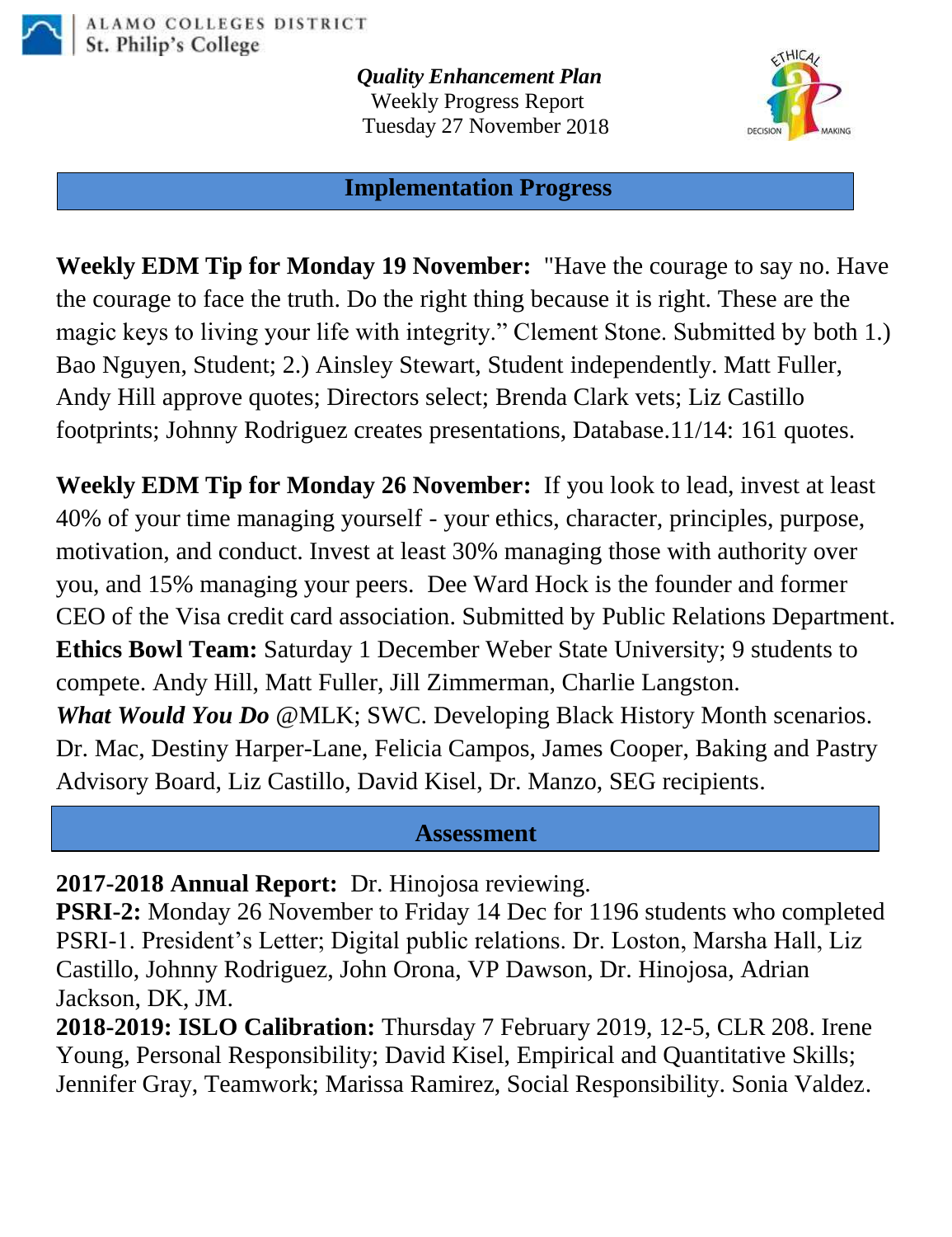**Artifact Assessment:** Fri 8 Feb, 7:30-5, CLR 208; CLR 210. Faculty: 34 returning; 4 new; 4 QEP Assessors; Administering: 8; 3 QEP members. Sonia Valdez. Assessment Day Showcase: Friday 22 March, 2-4, Heritage Room. Sonia Valdez.

## **Professional Development**

**Off Site Resource Guide:** Liz Castillo, President's Cabinet, David Kisel, Rosalinda Rivas, Renita Mitchell, ESS Work studies, Dr. Manzo, VP Dawson.

**Student Focus Group:** Tuesday 13 November, Math 0410 class. **Student Focus Group:** Thurs, 15 Nov, Heating, Air Conditioning, Refrigeration. **Debriefing:** Maria Botello; Stephanie Gooding, PTK Officer; 2017-2018 Ethics Center SEG recipient, to meet to improve delivery methods. Maria Botello;  $\Phi \Theta K$ .

# **Applied Sciences Monday 12 November.**

**Arts & Sciences Best Practices, Values:** Fri 16 Nov 10 am SLC 115. LC, DK, JM. **Health Sciences Best Practices, Values:** T 20 Nov 3:30 CHP 226. LC, DK, JM.

**Guest Speaker:** David Wood, 2012 Pulitzer Prize Winner for national reporting, author of "What Have We Done: The Moral Injury of Our Longest Wars." Thursday 15 November. Turbon Student Center, 216, Andy Hill, Matt Fuller.

# **High School Outreach and Student Education: Canyon High School Visits**

| October 29, 2018 |                        | 47 Juniors 1 Counselor Total: 133 Students |
|------------------|------------------------|--------------------------------------------|
| October 17, 2018 | 42 Seniors 1 Counselor |                                            |
| October 15, 2018 | 44 Seniors 1 Counselor |                                            |

Agenda/Activities: QEP Website Review; Students Read Content; Discussion on SACSCOC Requirements; Discussion on Students' Ethical Decision-Making Assignments; Students Reported Out; Watched QEP Website Videos. Three visits; six class each day; no more than ten students per class period. Dr. Fenton.